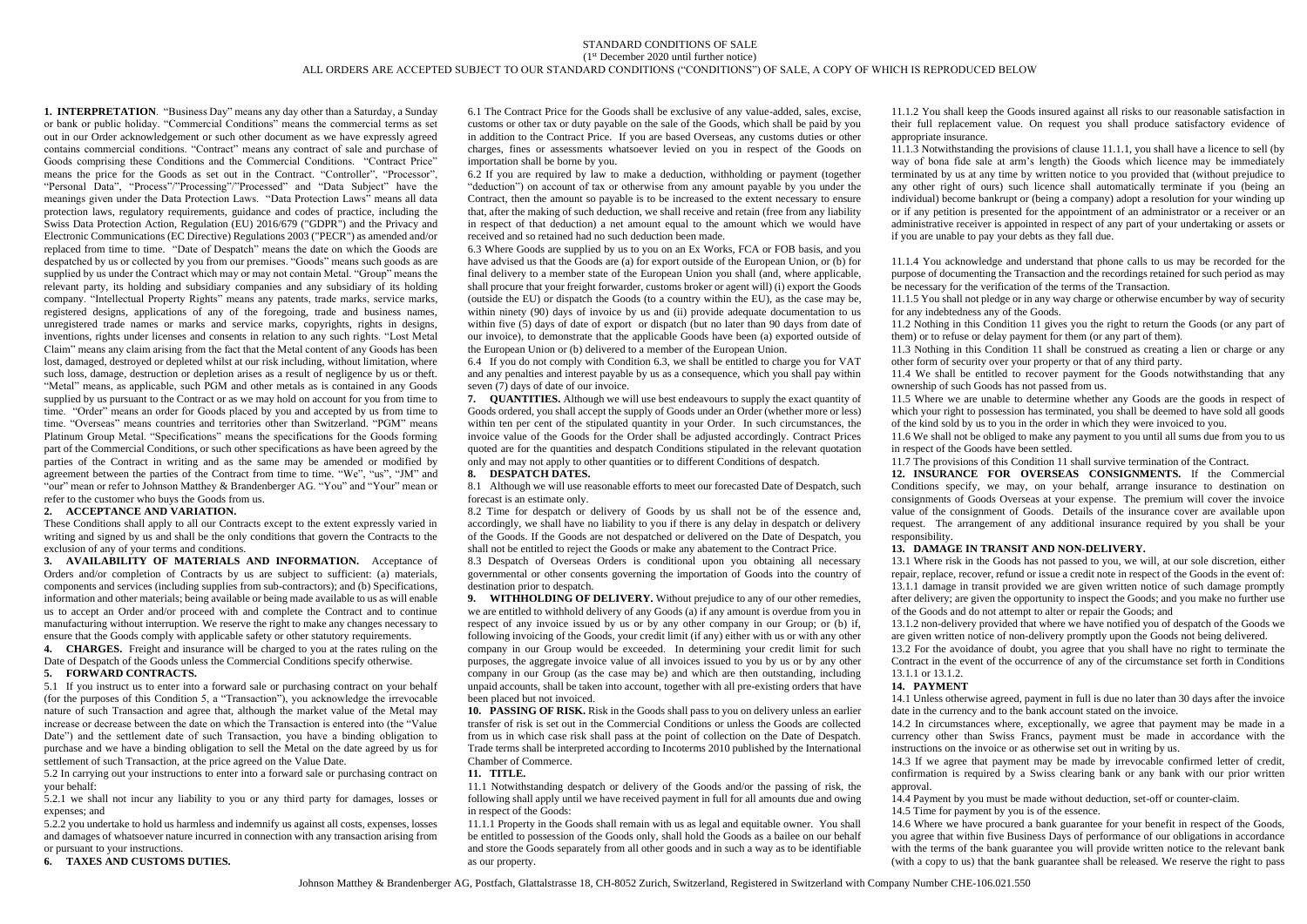## STANDARD CONDITIONS OF SALE (1 st December 2020 until further notice)

### ALL ORDERS ARE ACCEPTED SUBJECT TO OUR STANDARD CONDITIONS ("CONDITIONS") OF SALE, A COPY OF WHICH IS REPRODUCED BELOW

on to you any charges incurred by us arising out of or in connection with your failure to provide such notice.

# **15. FAILURE TO PAY.**

15.1 If you fail to make payment when due, the amount unpaid may, in our sole discretion, incur interest at the rate of 4 per cent per annum above the Swiss National Bank's base rate from time to time from the invoice date to the date of actual payment (both before and after judgment). In the event that the Swiss National Banks's base rate is below 1%, the minimum base rate applicable shall be 1%.

15.2 Without prejudice to any other remedies we may have, if you fail to make due payment of any sum due under the Contract, we shall be entitled to treat the Contract as repudiated by you.

**16. GENERAL LIEN.** Without prejudice to any other remedies we may have, we shall have a general lien on all of your goods or property in our possession (whether worked on or not) for the time being for all sums due from time to time under the Contract and we will be entitled, on the expiration of 21 days' notice in writing to you, to dispose of such goods or property as we think fit and to apply any proceeds received towards all sums due from time to time.

**17. METAL ACCOUNTS.** You shall ensure that your Metal Account with us is operated at all times in accordance with our Unallocated Metal Account Terms and Conditions in force from time to time, a copy of which is available on request.

**18. PACKING.** Packing is non-returnable. You shall be responsible for its safe and proper disposal.

#### **19. WARRANTY AND LIABILITY.**

19.1 We warrant that all Goods will comply with the Specifications at the Date of Despatch (the "Warranty").

19.2 We accept no liability for misuse of the Goods or for the suitability or fitness of the Goods for any particular purpose or your failure to carry out statutory or contractual obligations. You are responsible for ensuring that the terms of any Specification supplied by you are complete and accurate.

19.3 If you claim that the Goods do not comply with the Warranty, you must give us written notice giving details of the alleged non-compliance within 8 days of the date of receipt and, if requested, promptly return the Goods to us properly packed, carriage paid.

19.4 If any Goods do not comply with the Warranty, our only obligation shall be (at our sole discretion) to repair, replace or issue a credit or a refund in respect of such Goods provided that we shall have no such obligation if such Goods have been tampered with or subjected to improper treatment and/or the defects are as a result of faulty design or incorrect Specifications by you. Goods returned to us and replaced shall become our property.

19.5 Save as expressly provided in Condition 19.4, and subject to Condition 20.5, we shall have no further liability to you whether in contract, tort (including negligence) or otherwise arising out of a breach of the Warranty.

19.6 You represent to us that:

19.6.1 you have full power and authority to enter into the Contract and to exercise your rights under the Contract and to perform your duties and obligations under the Contract; and

19.6.2 where you are a body corporate, you are a company duly organised and validly existing under the laws of the relevant jurisdiction and you have taken all corporate and other actions required to authorise your performance of your duties and obligations under the Contract.

### **20. LIMITATION OF LIABILITY**

20.1 Our sole obligation in respect of a Lost Metal Claim shall be either (at our sole discretion) (i) to replace any Metal lost as a result of that breach to the extent lost while at our risk; or (ii) to provide monetary compensation to the value of such Metals (the value being calculated as at the Date of Despatch). The remedies specified in this Condition 20.1 are subject to the other provisions of this Condition 20.

20.2 Our total aggregate liability (whether in contract, tort (including negligence) or otherwise) arising out of, or in connection with, any act, omission, event or circumstances or series of acts, omissions, events or circumstances relating to the provision of the Goods and/or the Contract shall be limited as follows:

20.2.1 for a Lost Metal Claim such liability shall not exceed the value, at the Date of Despatch, of any part of the Metals content that has been lost, damaged, destroyed or depleted and that is the subject of the Lost Metal Claim; or

20.2.2 for a claim other than a Lost Metal Claim, such liability shall not exceed the Contract Price (excluding the value of any Metal contained in the Goods).

20.3 We shall not in any circumstances, (whether in contract, tort (including negligence) or otherwise) be liable for loss of profit (whether direct or indirect) or for:

20.3.1 any indirect, special, contingent or consequential damages or losses (whether for loss of business, loss of contracts, depletion of goodwill, losses arising from market fluctuations or otherwise) arising out of or in connection with, the Contract and/or the provision of (or failure to provide or delay in providing) the Goods; or

20.3.2 damage to property or persons resulting from the provision of (or failure to provide or delay in providing) the Goods.

You accept the responsibility to insure against these risks.

20.4 We shall have no liability for Metal or Goods lost whilst not at our risk.

20.5 Nothing in these Conditions limits our liability for fraud or for death or personal injury caused by our negligence. Every Condition is subject to this Condition 20.5.

20.6 We shall not be liable in respect of any claim made against you by any third party and you shall indemnify us against any claim brought by any third party against us relating to the Goods.

20.7 No provision of these Conditions or the Warranty shall be taken as a representation by us that the Goods correspond with any description of them.

20.8 If performance of our obligations under the Contract is subject to or conditional upon your satisfaction of the relevant conditions or performance of the relevant obligations under the Contract, we shall not be liable to perform such obligations until you have satisfied such relevant conditions or performed such relevant obligations.

20.9 This Condition 20 is in substitution for and (to the extent permitted by Swiss Law) excludes all conditions, warranties and terms as to satisfactory quality and fitness or to the purpose or suitability of any of the Goods, whether expressed or implied, and whether conferred by statute, common law or otherwise.

**21. CONFIRMATION ORDERS.** To avoid Orders being duplicated, all confirmations of Orders previously placed must be marked clearly as a confirmation Order. We reserve the right to treat any confirmation Order that is not so marked as a separate Order.

# **22. FREE ISSUE MATERIALS.**

22.1 If you supply us with materials or parts for processing, excluding Metal, our liability for loss and/or damage shall in no circumstances exceed the value of the free issue materials as received by us. You must notify us in writing of the value of such materials at the time they are despatched to us. Any liability in respect of a Lost Metal Claim shall be dealt with in accordance with Condition 20.

22.2 Unless otherwise agreed, risk in such free issue materials shall pass to JM upon delivery to JM at JM's premises. Risk shall transfer back to you in accordance with Condition 10.

22.3 Unless otherwise agreed, title to the free issue materials shall remain with you for the duration of the processing.

**23. MANUFACTURING EQUIPMENT.** Arrangements may be made for you to retain exclusive use of designs or patterns but all property rights in all machinery, plant, tools, dies, jigs and other equipment used in the manufacturing process of the Goods (and any designs or patterns in respect of which no such arrangements are made) shall remain ours whether or not we charge you for their cost.

## **24. TERMINATION AND CANCELLATION.**

24.1 Without prejudice to any other rights and remedies, either party may at any time terminate the Contract by giving written notice to the other and suspend all future deliveries if the other party (a) commits a material breach of any provision of the Contract which breach is either not capable of remedy or, if capable of remedy, is not remedied by the party in default within thirty days after service by the non-defaulting party of a written notice notifying it of the breach and requiring the defaulting party to remedy it, (b) goes into liquidation or is declared bankrupt; (c) has an administration order made against it; (d) suffers a distress or execution levied or enforced upon any of its property or assets and is not paid out or discharged within 14 days; (e) has an encumbrancer take possession of, or a receiver, administrative receiver, receiver and manager or similar officer appointed over, its undertaking, property or assets; (f) stops payment or ceases or threatens to cease to carry on its business or becomes unable to pay its debts as they fall due or (g) enters into any other arrangement with its creditors or any of them; (h) a resolution or an order being made or being passed for winding-up; (i) a petition is presented or a meeting is convened for the purpose of winding –up; or (j) if the equivalent to the foregoing (b) to (i) shall occur in any jurisdiction.

24.2 The expiry or termination of the Contract howsoever arising shall be without prejudice to any rights or obligations which have already accrued to either party pursuant to the Contract prior to the date of expiry or termination, and shall not operate to affect such

provisions of the Contract as in accordance with their terms are expressed to operate or to have effect after expiry or termination, including but not limited to, Conditions 1, 5.2.2, 11, 14, 20, 24, 26.2, 28, 30 to 34 and 36 to 42, which shall remain in full force and effect after expiry or termination of the Contract.

24.3 Upon the expiry or termination of the Contract, all outstanding unpaid invoices in respect of the Goods shall become immediately due and payable by you and all invoices in respect of Goods ordered prior to the expiry or termination of the Contract, but for which an invoice has not been submitted, shall be due and payable by you immediately upon submission of the invoice.

24.4 You may not cancel an Order without our consent. If you purport to cancel an Order without consent we may, without prejudice to any other rights, charge you all costs incurred by us (or to which we have committed) up to that date. If work on an Order is suspended due to your instructions or lack of instructions, we may treat this as cancellation by you.

**25. FORCE MAJEURE.** We reserve the right to defer the Date of Despatch or reduce the quantity of the Goods ordered by you and we shall not be held liable for any delay or failure to despatch or deliver the Goods if we are prevented from or delayed in the carrying on of our business due to circumstances beyond our reasonable control including, without limitation, act of God, governmental actions, war or national emergency, acts of terrorism, protests, riot, civil commotion, fire, explosion, flood, epidemic, lock out, strikes or other labour disputes (whether or not relating to either party's workforce), or restraints or delays affecting carriers or inability or delay in obtaining supplies of adequate or suitable materials, provided that, if the event in question continues for a continuous period in excess of six months, either party shall be entitled to give notice in writing to the other to terminate the Contract.

### **26. INTELLECTUAL PROPERTY.**

26.1 We accept no liability for any claims made against you for any infringement of the Intellectual Property Rights of any third party in connection with the use, possession, resale or offering for resale of the Goods either as originally sold by us or otherwise.

26.2 If we execute the Order in accordance with your designs, plans or Specifications, you shall indemnify us without limitation in point of time notwithstanding the expiration or early termination of the Contract, and to keep us indemnified in full against all actions, losses, damages, expenses, costs, fees or other liabilities arising from any claims made against us for infringement of any third party's Intellectual Property Rights.

26.3 Nothing contained in these Conditions shall be construed as, or operate to grant, any licence to you in respect of any of our existing or future Intellectual Property Rights other than to the extent required to use the Goods.

**27. SEPARATE DELIVERIES.** Where the Contract is for the sale of Goods by a number of separate deliveries, a breach affecting one delivery shall not affect any other, provided that for so long as payment for any delivery is overdue, we shall not (without prejudice to our rights under Condition 15) be liable to make any further delivery.

# **28.SET-OFF.**

28.1 We may at any time or times without notice to you, set off any liability of your Group to our Group against any liability of our Group to your Group, whether any such liability is present or future (whensoever arising), liquidated or unliquidated, under the Contract or not and irrespective of:

28.1.1 the currency of its denomination; or

28.1.2 the type of Metal held by our Group on behalf of your Group.

28.2 Where our Group holds more than one type of Metal for your Group, whether in a Metal account or in physical form, we shall have the right, in our sole discretion, to choose which Metal to sell for the purpose of set-off. If the liabilities to be set-off are expressed in different currency, we may convert either liability at a market rate of exchange for the purpose of set-off.

28.3 If we are setting off the liabilities against Metal held on behalf of your Group, we may sell the Metal on the following basis for the purpose of set-off:

28.3.1 for Gold, Platinum and Palladium – the London Bullion Market Association morning Gold, Platinum or Palladium Price, as the case may be (or if such benchmark becomes obsolete such successor benchmark selected by us) on the date of sale;

28.3.2 for Silver - the London Bullion Market Association Silver Price (or if such benchmark becomes obsolete such successor benchmark selected by us) on the date of sale; 28.3.3 for Rhodium, Ruthenium, Iridium and Osmium - the prevailing market rate on the date of sale,

in each case of 28.3.1-28.3.3 incorporating any applicable price adjustment.

28.4 Any exercise by us of our rights under this Condition 28 shall be without prejudice to any other rights or remedies available to us under the Contract or otherwise.